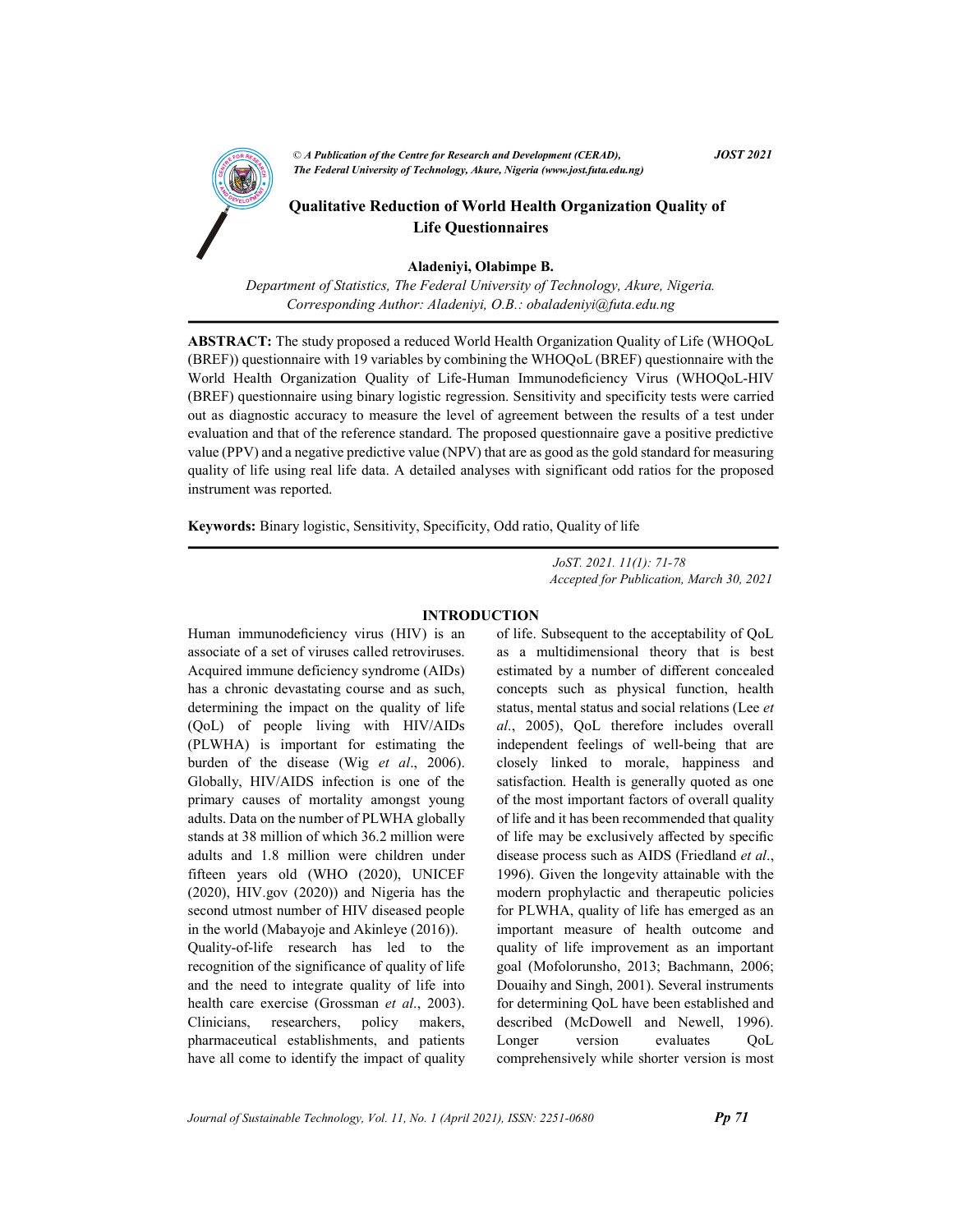suited for busy clinics. WHOQoL BREF -a generic instrument could be used in general population to measure a wide range of domains applicable to a variety of health states, conditions and diseases (Elisabete et al., 2007). The strength of the WHOQoL-HIV BREF instrument used among HIV/AIDs patient has also been recognised (Saxena et al., 2002). The WHOQoL-HIV has been authenticated across different cultures and settings round the world (WHOQoL-HIV, 2004). The cross-cultural validation of the instrument is in view of the widely reported cultural variations and limitations of health related quality of life (HRQOL) instruments (Collinge et al, 2002; Tchen et al, 2003; Jeff et al, 2013). The WHOQoL model and questionnaire were developed in multiple cultures in both developing and developed countries and designed to be culturally sensitive and take into consideration the subjective well-being of the individual. The WHOQoL-HIV questionnaire was found to be valid and reliable in Zambia (Mweemba el at., 2011). Also, the size of the current WHOQoL-HIV questionnaire does not allow its usage in routine patient care. Nevertheless, limited researches have been carried out using specifically the WHOQoL-HIV (BREF) rightly in Nigeria. Many researchers have used the instrument for non HIV patients that is WHOQoL (BREF) on HIV patients, hence the need to incorporate the two instruments into each other and still have reliable results. Thus, researchers can freely use the instrument for any group of patients. Secondly, filling a lengthen questionnaire could be arduous for any one especially in developing countries and since the responses from the questionnaire goes a long way in determining the quality of life of the people and policy making by the health sectors, therefore the need for a reduced questionnaire.

## Materials

# MATERIALS AND METHODS

The tools used were the WHOQoL-HIV (BREF) and WHOQoL (BREF). WHOQoL BREF is an all-purpose instrument that could be recycled in universal population to assess a wide range of areas applicable to a variety of health states, situations and diseases (Elisabete et al., 2007). WHOQoL-HIV (BREF) has six domains, with additional 2 variables for the total QoL and general health, giving a total of 31 variables. While, WHOQoL (BREF) has four domains, also with 2 variables for the overall QoL and general health to make a total of 26 variables. The 26 variables that are common to both instruments are as follows: qb1 - Quality of life rating; qb2 - Satisfaction with your health; qb3 - Pain & discomfort; qb5 - Dependence on medication or treatment; qb6 - Positive feelings; qb7 – SRPB: Spirituality, Religion and Personal Believe; qb11- Thinking, learning, memory & concentration; qb12 - Physical safety & security; qb13- Physical environment-pollution; qb14- Energy & Fatigue; qb15- Body image & appearance; qb16- Financial resources; qb18- Opportunities for acquiring new information & skill; qb19Participation in recreation/leisure activities; qb20- Mobility; qb21- Sleep & rest; qb22- Activities of daily living; qb23- Work capacity; qb24- Self-esteem; qb25- Personal relationships; qb26- Sexual activity; qb27- Social support; qb28- Home environment; qb29- Health & social care: accessibility & quantity; qb30- Transport; qb31- Negative Feelings. The mean score of items within each domain is used to calculate the domain scores compatible with the scores used in WHOQoL-100 and subsequently transformed to a 0-100 scale. Domain scores were scaled in a positive direction with higher scores denoting higher QoL. Each variable was rated on a 5 point scale where 1 indicates low, negative perception and 5 indicates high, positive perception.

## Study Area and Data Collection

This work was ratified by the Ethical Review Committee of Ondo State Ministry of Health (AD 4693/79) and Ekiti State University Teaching Hospital, Ado-Ekiti Ethics and Research Committee (EKSUTH A 67/2014/02/004).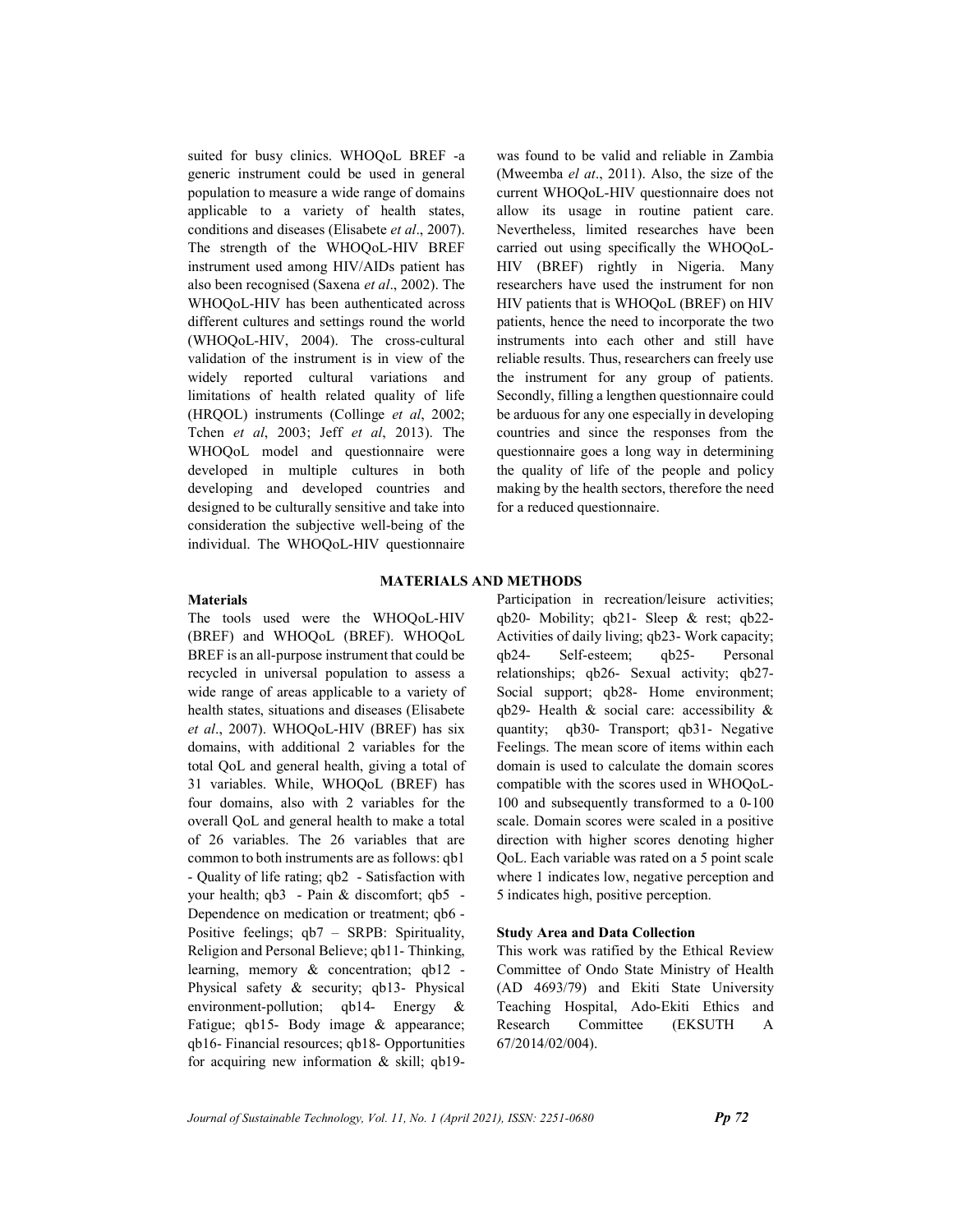Akure is a city in the South West area of Nigeria, and is the largest city and capital of Ondo State. The city has a population of approximately 387,087. The people are of the Yoruba ethnic group. Ekiti State is also in the South West of Nigeria. The state was carved out of the old Ondo State. It covers the former twelve Local Government Areas that made up the Ekiti Zone of old Ondo State. Ado-Ekiti is the state capital of Ekiti State. It occupies about 293 Square Kilometres  $(km^2)$  with a population of approximately 424,340 (Worldometers, 2017).

The data used in this study are primary data collected by direct interview and filling of the WHOQoL-HIV (BREF) questionnaire by 564 PLWHA attending Haematology/Virology clinic at University of Medical Sciences Teaching Hospital, Akure (UNIMEDTH) and Ekiti State University Teaching Hospital, Ado-Ekiti (EKSUTH). The relative or control data were also collected by interview and filling of WHOQoL (BREF) questionnaire by 806 noninfected persons. A descriptive, cross-sectional study of 1,370 persons was conducted among PLWHA and non- infected persons using the WHOQoL BREF and the WHOQoL-HIV BREF questionnaires.

## Theoretical Framework

A binary logistic regression model is used to predict the probabilities of a discrete outcome when the dependent variable is dichotomous. That is, it only contains data coded as 1 with probability of success  $\pi(x)$  or 0 with a probability of failure  $1-\pi(x)$ , while the independent variable may be continuous, discrete or categorical.

The logistic regression model is of the form:

$$
Z_i = \log\left(\frac{\pi_i}{1 - \pi_i}\right) \tag{1}
$$

Where  $\pi_i$  is probability that *i*  $i^{th}$  case experiences the event of interest.

 $Z_i$  is value of the unobserved continuous variables for  $i^{th}$  case.

The model assumes  $Z$  to be linearly related to the predictors in the form

$$
Z_i = b_0 + b_1 x_{i1} + b_2 x_{i2} + \dots + b_j x_{ij}
$$
 (2)

Where  $x_{ij}$  is  $j^{th}$  predictor for  $j^{th}$  case.

 $b_j$  is  $j^{th}$  coefficient

Since  $Z$  is unobserved, we relate the predictors to the probability of interest by substituting for Z.

$$
\pi_i = \frac{1}{1 + e^{-(b_0 + b_1 x_{i1} + \dots + b_j x_{ij})}}
$$
\n(3)

#### Model Specification

x terms  $x_1, x_2, \ldots, x_i$  are the independent variables, some of which may be interaction terms.

For this study,  $x_1 = q_{b1}$ ;  $x_2 = qb_2$ ;  $x_3 =$  $qb_3$ ;  $x_4 = qb_5$ ;  $x_5 = qb_6$ ;  $x_6 = qb_7$ ;  $x_7 =$  $q_{b_{11}}$ ;  $x_8 = q_{b_{12}}$ ;  $x_9 = q_{b_{13}}$ ;  $x_{10} =$  $q_{b_{14}}$ ;  $x_{11} = q_{b_{15}}$ ;  $x_{12} = q_{b_{16}}$ ;  $x_{13} =$  $q b_{18}$ ;  $x_{14} = q b_{19}$ ;  $x_{15} = q b_{20}$ ;  $x_{16} =$  $qb_{21}$ ;  $x_{17} = qb_{22}$ ;  $x_{18} = qb_{23}$ ;  $x_{19} =$  $qb_{24}$ ;  $x_{20} = qb_{25}$ ;  $x_{21} = qb_{26}$ ;  $x_{22} =$  $qb_{27}$ ;  $x_{23} = qb_{28}$ ;  $x_{24} = qb_{29}$ ;  $x_{25} =$  $q_{30}$ ;  $x_{26} = q_{31}$ 

# Estimation Procedure Goodness of Fit Tests

The model was assessed with the logistic classification, the prediction was done using:

 $\hat{Y} = 0$  when  $\pi_i \geq \pi_0$ 

 $\hat{Y}$ = 1 when  $\pi_i$ <  $\pi_0$  for some cut off  $\pi_0$ Let Y denote the true state of an individual with categories with values

0 denoting an unhealthy individual

1 denoting a healthy individual

Let  $\hat{Y}$  denote the outcome of diagnostic test of an individual with categories with values

> Sensitivity =  $P(Y=1/\hat{Y}=1)$ Specificity =  $P(Y=0/\hat{Y}=0)$

#### Setting Cut Off Value

The default cut value in IBM SPSS is .50. If the estimated P value for an individual is .50 or greater, we predict membership in the Yes group. Alternatively, the odd ratios could be used either directly or setting the cut value at a lower point to maximize precision of getting the infected person (Fischer et al., 2003; Hajian-Tilaki, 2017; Dale, 2017; Soner, 2020).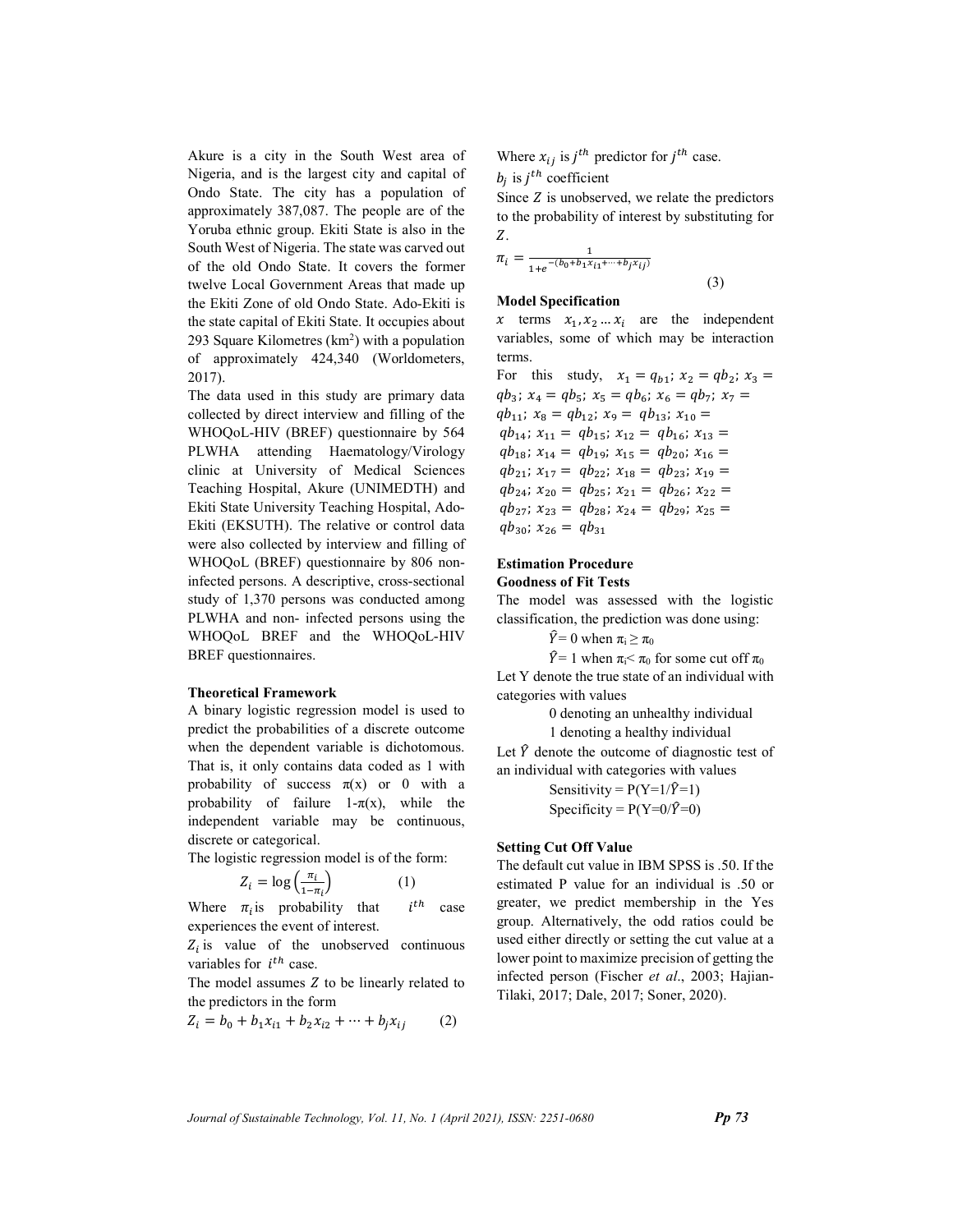## Results

Indicator variables common to both WHO quality of life instruments that is, WHOQoL-HIV (BREF) and WHOQoL (BREF) were used. Binary logistic regression was applied to the data in this work.

Let Y denote the true state of an individual with categories:

0 denoting an HIV infected individual

1 denoting a non-HIV infected individual

Table 1 shows all the twenty six (26) variables that are common to both infected and noninfected persons, their levels of significance at 0.05 significant level and their odd ratios using logistic regression. Variables qb2, qb5, qb7, qb11, qb14, qb16, qb22 and qb26 which represented Satisfaction with health; Dependence on medication or treatment; Spirituality, Religion and Personal Believe; Thinking, learning, memory & concentration; Energy & Fatigue; Financial resources; Activities of daily living; and Sexual activity respectively were the variables that contributed more to the quality of non-infected individuals compared to infected individuals.

The model for the 26 variables was derived from the discriminant function coefficients as stated below:

$$
Y = 0.178x_1 - 0.185x_2 + 0.772x_3
$$
  
+ 0.038x<sub>5</sub> + 0.063x<sub>6</sub>  
- 0.229x<sub>7</sub> - 0.094x<sub>11</sub>  
+ 0.141x<sub>12</sub> + 0.166x<sub>13</sub>  
- 0.168x<sub>14</sub> + 0.018x<sub>15</sub>  
- 0.313x<sub>16</sub> + 0.050x<sub>18</sub>  
+ 0.096x<sub>19</sub> + 0.230x<sub>20</sub>  
+ 0.182x<sub>21</sub> - 0.222x<sub>22</sub>  
+ 0.078x<sub>23</sub> + 0.156x<sub>24</sub>  
+ 0.213x<sub>25</sub> - 0.118x<sub>26</sub>  
- 0.007x<sub>27</sub> + 0.208x<sub>28</sub>  
+ 0.061x<sub>29</sub> + 0.084x<sub>30</sub>  
+ 0.367x<sub>31</sub>

The model shows that most of the variables with odd ratios greater than one have corresponding negatively signed coefficients.

For this work, to calculate the sensitivity and the specificity of the model above, a cut-off point of 0.258 was set since the lowest odd ratio for the questionnaire is within this threshold value as shown in Table 1, also to maximize precision about infected persons. Therefore, for an individual, if  $Y_0 \ge 0.258$  implies infected and if  $Y_0 < 0.258$  implies non-infected. The following are the results: Sensitivity = 88% Specificity =  $93%$ Positive Predictive Value (PPV) = 90% Negative Predictive Value (NPV) = 92%

Table 1 also showed the following variables were not significant: qb5- Dependence on medication or treatment; qb6- Positive feelings; qb15- Body image & appearance; qb18- Opportunities for acquiring new information & skill; qb19- Participation in recreation/leisure activities; qb23- Work capacity; qb27- Social support. These variables were removed and binary logistic regression was again carried out on the remaining 19 variables in the model. This was followed by the diagnostic accuracy tests.

Table 3 shows only nineteen (19) out of the twenty six (26) variables that are significant at 0.05 significant level and their odd ratios using logistic regression. Variables qb2, qb7, qb11, qb14, qb16, qb22 and qb26 which represented Satisfaction with your health; SRPB: Spirituality, Religion and Personal Believe; Thinking, learning, memory & concentration; Energy & Fatigue; Financial resources; Activities of daily living; and Sexual activity were the variables that contributed more to the quality of life of non-infected individuals compared to infected individuals.

The model for the 19 variables was derived from the discriminant function coefficients as stated below:

| $Y = 0.180x_1 - 0.172x_2 + 0.795x_3$ |
|--------------------------------------|
| $-0.231x_7 - 0.084x_{11}$            |
| $+$ 0.131 $x_{12}$ + 0.191 $x_{13}$  |
| $-0.132x_{14} - 0.289x_{16}$         |
| $+ 0.262 x_{20} + 0.180 x_{21}$      |
| $-0.208x_{22} + 0.189x_{24}$         |
| $+ 0.200x_{25} - 0.107x_{26}$        |
| $+0.206x_{28} + 0.078x_{29}$         |
| $+ 0.117x_{30} + 0.372x_{31}$        |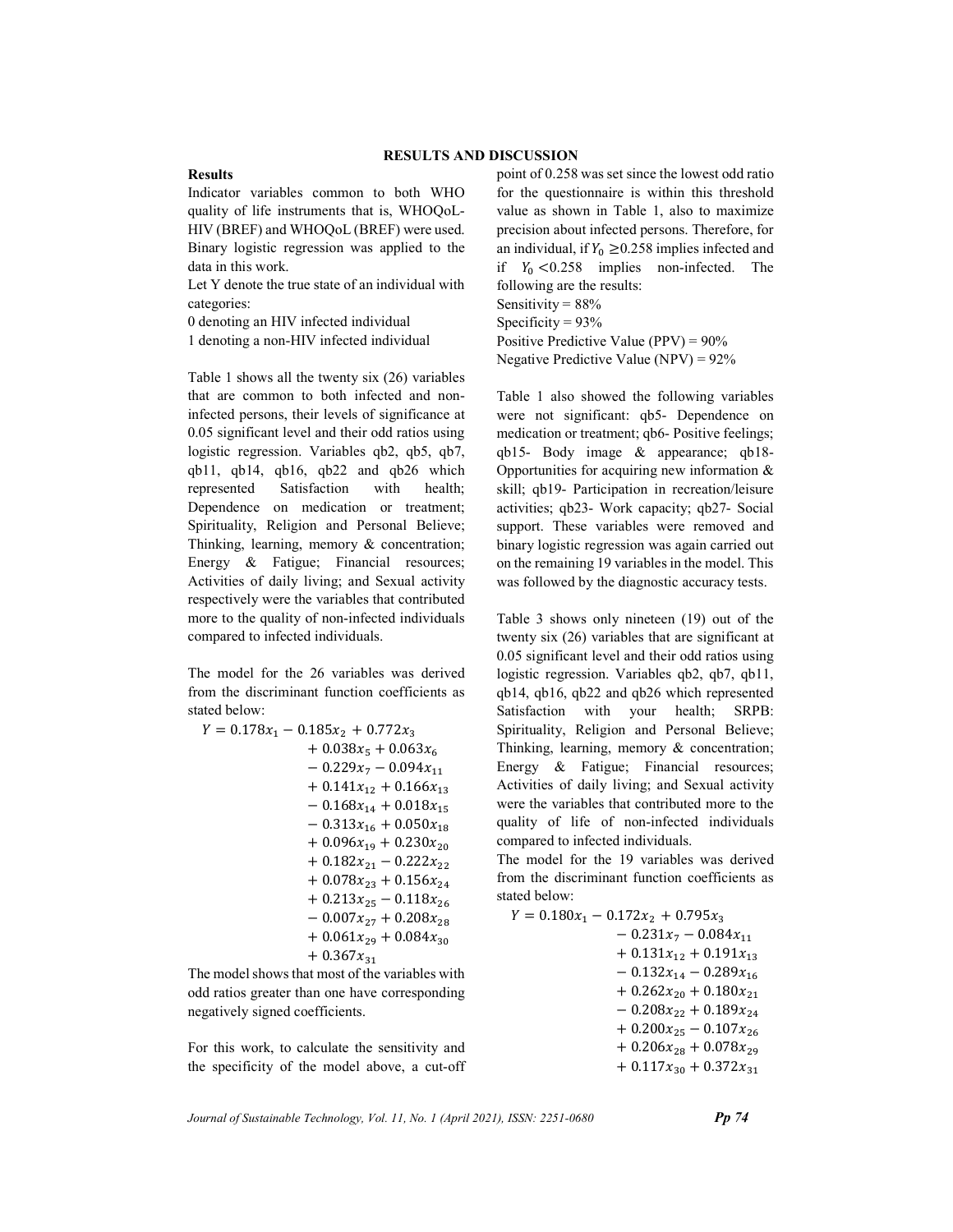The variables listed above with odd ratios greater than one have corresponding negatively signed coefficients, which implies that they are less likely to cause changes in the satisfaction with life of an infected person. To calculate the sensitivity and the specificity of the model above, a cut-off point for nineteen significant variables was set to be 0.255 to maximize

precision of infected persons. Therefore, for an individual, if  $Y_0 \ge 0.255$  implies infected and if  $Y_0$  <0.255 implies non-infected. The results for the reduced questionnaire are as follows: Sensitivity = 89% Specificity = 92% Positive Predictive Value (PPV) = 88% Negative Predictive Value (NPV) = 92%

J.

| Variable          | B        | S.E.  | Table 1: All 20 variables showing oud ratio values<br>Wald | Df           | Sig.  | Exp(B) |
|-------------------|----------|-------|------------------------------------------------------------|--------------|-------|--------|
| qb1               | $-0.826$ | 0.187 | 19.417                                                     | $\mathbf{1}$ | 0.000 | 0.438  |
| qb2               | 0.659    | 0.167 | 15.564                                                     | $\mathbf{1}$ | 0.000 | 1.932  |
| qb3t              | $-1.416$ | 0.113 | 157.033                                                    | $\mathbf{1}$ | 0.000 | 0.243  |
| qb5t              | 0.079    | 0.112 | .492                                                       | $\mathbf{1}$ | 0.483 | 1.082  |
| qb6               | $-0.148$ | 0.143 | 1.066                                                      | $\mathbf{1}$ | 0.302 | 0.863  |
| qb7               | 0.439    | 0.127 | 12.037                                                     | $\mathbf{1}$ | 0.001 | 1.552  |
| qb11              | 0.318    | 0.151 | 4.457                                                      | $\mathbf{1}$ | 0.035 | 1.374  |
| qb12              | $-0.457$ | 0.156 | 8.584                                                      | $\mathbf{1}$ | 0.003 | 0.633  |
| q <sub>b13</sub>  | $-0.396$ | 0.160 | 6.127                                                      | $\mathbf{1}$ | 0.013 | 0.673  |
| q <sub>b14</sub>  | 0.572    | 0.168 | 11.613                                                     | $\mathbf{1}$ | 0.001 | 1.771  |
| qb15              | $-0.122$ | 0.124 | 0.965                                                      | $\mathbf{1}$ | 0.326 | 0.885  |
| qb16              | 0.890    | 0.127 | 49.465                                                     | $\mathbf{1}$ | 0.000 | 2.435  |
| qb18              | $-0.146$ | 0.138 | 1.106                                                      | $\mathbf{1}$ | 0.293 | 0.865  |
| qb19              | $-0.105$ | 0.127 | .688                                                       | $\mathbf{1}$ | 0.407 | 0.900  |
| q <sub>b20</sub>  | $-0.894$ | 0.176 | 25.892                                                     | $\mathbf{1}$ | 0.000 | 0.409  |
| q <sub>b21</sub>  | $-0.525$ | 0.148 | 12.635                                                     | $\mathbf{1}$ | 0.000 | 0.591  |
| qb22              | 0.684    | 0.165 | 17.150                                                     | $\mathbf{1}$ | 0.000 | 1.981  |
| qb23              | $-0.288$ | 0.166 | 2.998                                                      | $\mathbf{1}$ | 0.083 | 0.750  |
| q <sub>b24</sub>  | $-0.329$ | 0.162 | 4.104                                                      | $\mathbf{1}$ | 0.043 | 0.720  |
| qb25              | $-0.526$ | 0.158 | 11.059                                                     | $\mathbf{1}$ | 0.001 | 0.591  |
| qb26              | 0.440    | 0.132 | 11.155                                                     | $\mathbf{1}$ | 0.001 | 1.553  |
| q <sub>b27</sub>  | $-0.065$ | 0.142 | .210                                                       | $\mathbf{1}$ | 0.647 | 0.937  |
| q <sub>b28</sub>  | $-0.703$ | 0.149 | 22.429                                                     | $\mathbf{1}$ | 0.000 | 0.495  |
| qb29              | $-0.283$ | 0.134 | 4.459                                                      | $\mathbf{1}$ | 0.035 | 0.753  |
| qb30              | $-0.267$ | 0.135 | 3.889                                                      | $\mathbf{1}$ | 0.049 | 0.766  |
| q <sub>b31t</sub> | $-0.853$ | 0.103 | 68.887                                                     | $\mathbf{1}$ | 0.000 | 0.426  |

| Table 1: All 26 variables showing odd ratio values |  |  |  |
|----------------------------------------------------|--|--|--|
|                                                    |  |  |  |

Table 2: Sensitivity and specificity of 26 variables model

|                                 |              | <b>Actual status of respondents</b> |              |  |
|---------------------------------|--------------|-------------------------------------|--------------|--|
| <b>Actual status from model</b> |              | Infected                            | Non-Infected |  |
|                                 | Infected     | 495                                 | 55           |  |
|                                 | Non-Infected | 69                                  | 749          |  |

Journal of Sustainable Technology, Vol. 11, No. 1 (April 2021), ISSN: 2251-0680 Pp 75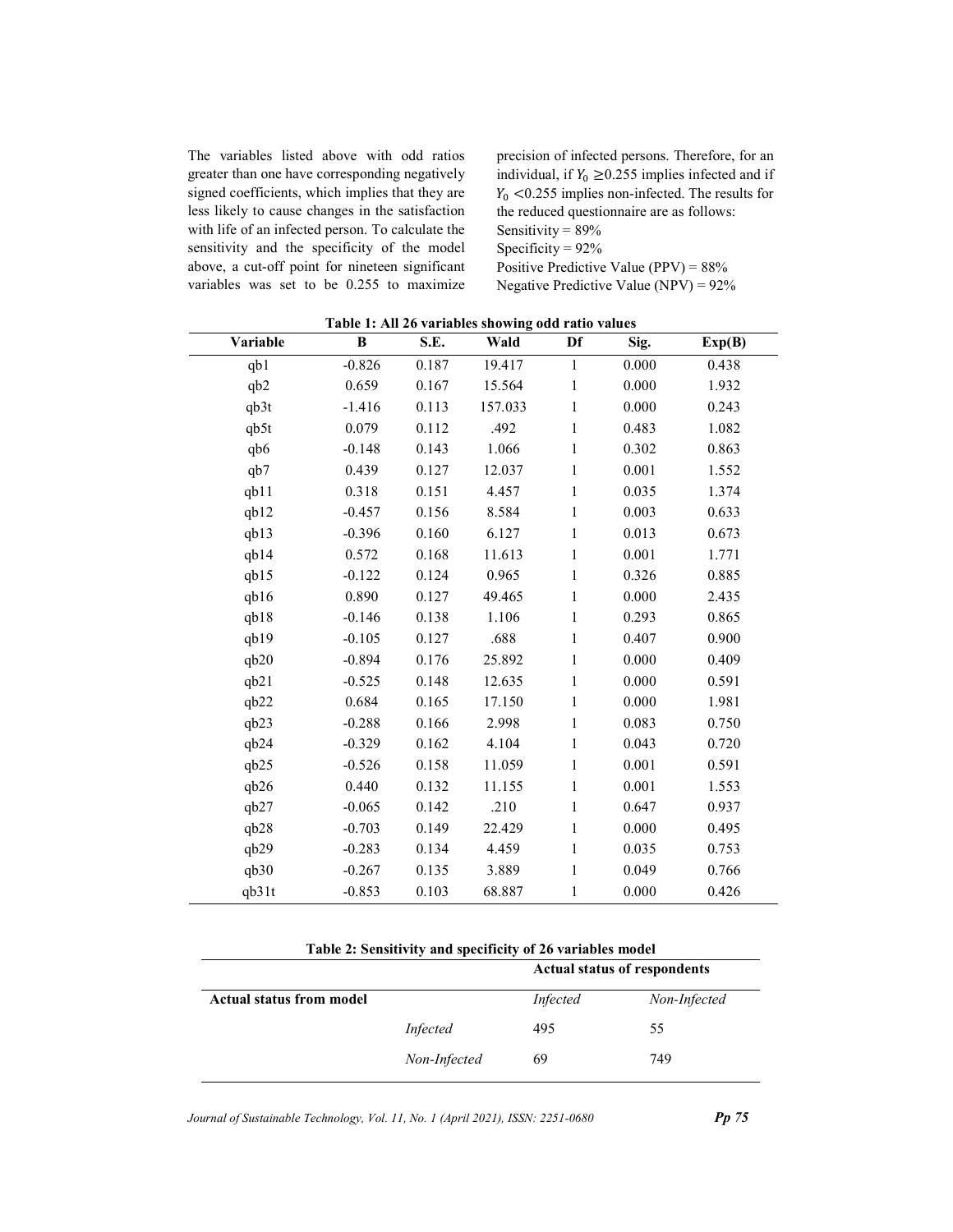| Variable         | B        | S.E.  | Wald    | Df           | Sig.  | Exp(B) |
|------------------|----------|-------|---------|--------------|-------|--------|
| qb1              | $-0.776$ | 0.183 | 18.005  | 1            | 0.000 | 0.460  |
| qb2              | 0.628    | 0.165 | 14.560  | $\mathbf{1}$ | 0.000 | 1.874  |
| qb3t             | $-1.378$ | 0.098 | 198.378 | $\mathbf{1}$ | 0.000 | 0.252  |
| q <sub>b</sub> 7 | 0.394    | 0.122 | 10.410  | 1            | 0.001 | 1.483  |
| q <sub>b11</sub> | 0.302    | 0.148 | 4.179   | 1            | 0.041 | 1.353  |
| qb12             | $-0.465$ | 0.154 | 9.121   | 1            | 0.003 | 0.628  |
| q <sub>b13</sub> | $-0.514$ | 0.149 | 11.885  | $\mathbf{1}$ | 0.001 | 0.598  |
| q <sub>b14</sub> | 0.438    | 0.153 | 8.207   | 1            | 0.004 | 1.550  |
| q <sub>b16</sub> | 0.822    | 0.121 | 46.007  | 1            | 0.000 | 2.275  |
| q <sub>b20</sub> | $-1.032$ | 0.164 | 39.625  | 1            | 0.000 | 0.356  |
| q <sub>b21</sub> | $-0.530$ | 0.143 | 13.755  | $\mathbf{1}$ | 0.000 | 0.588  |
| q <sub>b22</sub> | 0.618    | 0.157 | 15.493  | 1            | 0.000 | 1.855  |
| q <sub>b24</sub> | $-0.478$ | 0.143 | 11.135  | $\mathbf{1}$ | 0.001 | 0.620  |
| qb25             | $-0.503$ | 0.152 | 11.000  | 1            | 0.001 | 0.605  |
| q <sub>b26</sub> | 0.411    | 0.125 | 10.840  | $\mathbf{1}$ | 0.001 | 1.508  |
| q <sub>b28</sub> | $-0.603$ | 0.136 | 19.495  | 1            | 0.000 | 0.547  |
| q <sub>b29</sub> | $-0.351$ | 0.128 | 7.540   | 1            | 0.006 | 0.704  |
| q <sub>b30</sub> | $-0.352$ | 0.126 | 7.756   | 1            | 0.005 | 0.703  |
| qb31t            | $-0.843$ | 0.099 | 72.831  | 1            | 0.000 | 0.430  |

Table 3: Odd ratios for the 19 Significant Variables

| Table 4: Sensitivity and specificity of model for 19 variables |  |  |  |
|----------------------------------------------------------------|--|--|--|
|----------------------------------------------------------------|--|--|--|

|                                 |                 | <b>Actual status of respondents</b> |              |  |
|---------------------------------|-----------------|-------------------------------------|--------------|--|
| <b>Actual status from model</b> |                 | Infected                            | Non-Infected |  |
|                                 | <i>Infected</i> | 497                                 | 67           |  |
|                                 | Non-Infected    | 63                                  | 741          |  |

# Discussion

Positive predictive value (PPV) is the proportion of patients with positive investigation who actually have the disease, that is, PPV presents how many of the infected persons whose investigations are truly positive, and if this number is above or as close to 100 as possible, then it proposes that the performance of this new test is as good as the gold standard. On the other hand, Negative predictive value (NPV) is the proportion of investigated persons with negative tests who do not have the disease, that is, NPV presents how many of the investigated persons that tested negative are truly negative, and if this number is above or close to 100, then it proposes that the performance of this new test is as good as the gold standard. Therefore, the PPV and NPV of the reduced instrument is as good as the results obtained using the WHO quality of life instruments for the dataset used in this work.

### CONCLUSION AND POLICY RECOMMENDATIONS

This work revealed that the positive predictive value (PPV) and the negative predictive value (NPV) for the 26 items from both WHOQoL (BREF) and WHOQoL-HIV (BREF) for the dataset used were 90% and 92% respectively. While the PPV and NPV for the instrument with 19 reduced items were 88% and 92% respectively. Therefore, the PPV and NPV of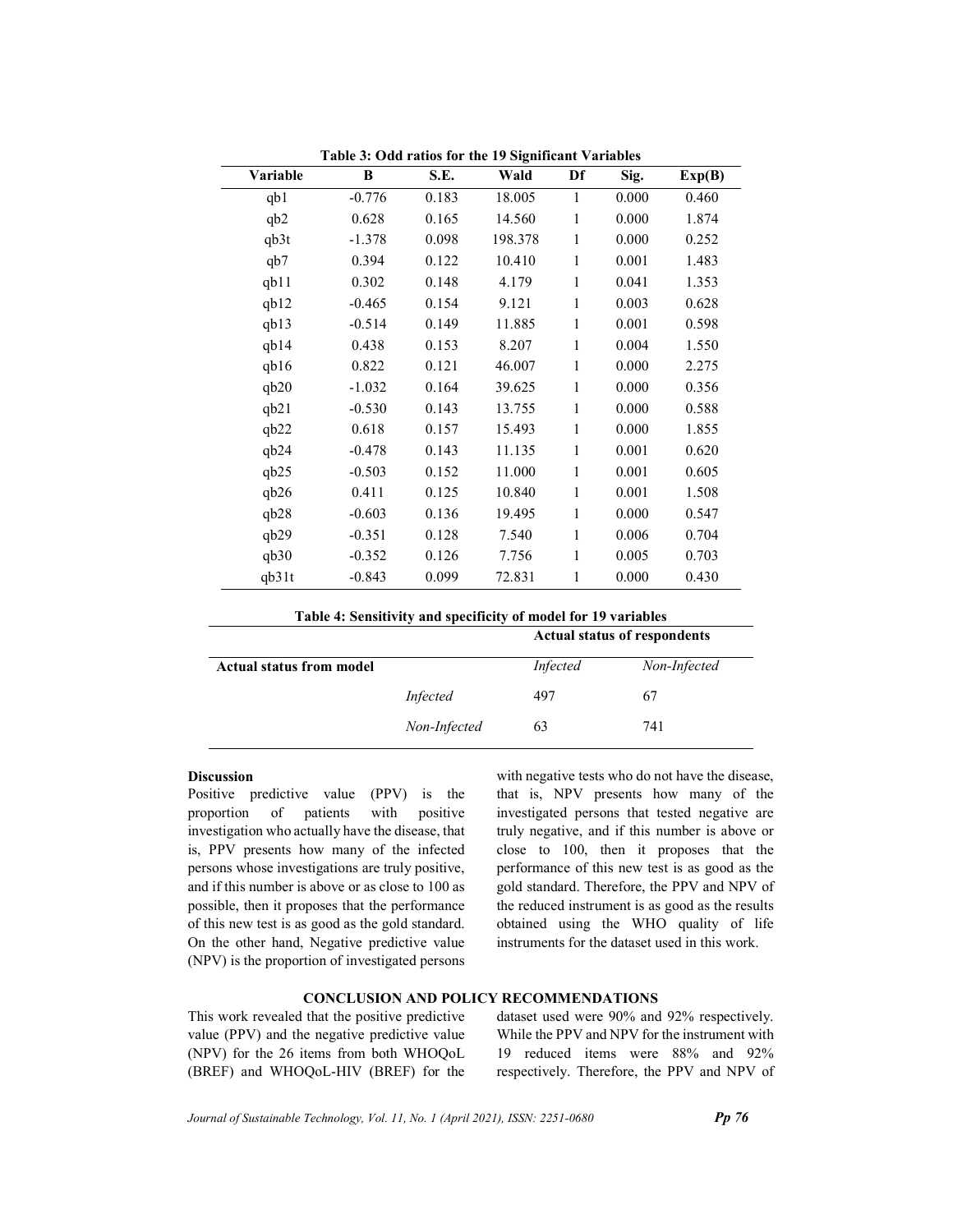the reduced instrument is as good as the standard WHO quality of life measurements. Also, the variables (Dependence on medication or treatment; Positive feelings; Body image & appearance; Opportunities for acquiring new information & skill; Participation in recreation/leisure activities; Work capacity; Social support) that were removed from the proposed instrument, were discovered to be insignificant to individuals in developing countries like Nigeria and so could be left out of the WHOQoL questionnaire. When these variables are removed, more time will be saved in filling the questionnaire during routine clinic and people will be willing to produce true state of their health. Consequent upon these, the reduced questionnaire/measurement with 19 variables can be used instead of the questionnaire/measurement with 26 variables, using the Nigerian data as a trial for both HIV infected persons and non-HIV infected persons

## **REFERENCES**

- Bachmann, G. M. (2006). Female Sexuality and Sexual Dysfunction: Are we stuck on the learning curve? Journal of Sexual Medicine, 3:639-645. DOI:10.1111/j. 1743-6109.2006.00265.x
- Collinge, A., Rudell, K. and Kamaldeep, B. (2002). Quality of life in non-Western cultures. International Review of Psychiatry, 14(3): 212-218.
- Dale, E. B. (2017). Introduction to Binary Logistic Regression and Propensity Score Analysis. Available from: https://www.researchgate.net/publication/ 320505159 Introduction to Binary Logi stic\_Regression\_and\_Propensity\_Score\_A nalysis [accessed Jun 01 2021].
- Douaihy, A. and Singh, N. (2001). Factors affecting life in patients with HIV infection. Retrieved August 23, 2007. http://www.medscape.com/viewarticle/41 0415\_print.
- Elisabete, C. M., Ivan, F. J. and Fernanda, L. (2007). Quality of life of people living with HIV/AIDS in São Paulo, Brazil. Rev Saúde Pública; 41(Supl. 2).
- Fischer, J. E., Bachmann, L. M. & Jaeschke, R. (2003). A readers' guide to the interpretation of diagnostic test properties: clinical example of sepsis. Intensive Care Med 29:1043–1051 DOI 10.1007/s00134- 003-1761-8
- Friedland, J., Renwick, R. & Mccoll, M. (1996). Coping and social support as determinants of quality of life in HIV/AIDS. AIDS Care, 8, 15–31.
- Grossman, H., Sullivan, P., and Wu, A. (2003). Quality of life and HIV: Current

assessment tools and future directions for clinical practice. AIDS Reader, 13 (12), 583.

- Hajian-Tilaki, K. (2017). The choice of methods in determining the optimal cut-off value for quantitative diagnostic test evaluation. Statistical Methods in Medical  $Research \qquad 0(0) \qquad 1-10. \qquad DOI:$ 10.1177/0962280216680383 journals.sagepub.com/home/smm
- Jeff, G., Gavin, G. and Kaymarlin, G. (2013). A comparison of quality of life between HIV positive and negative diamond miners in South Africa. SAHARA-J: Journal of Social Aspect of HIV/AIDS, 10:2, 89-95, DOI: 10.1080/17290376.2013.870066
- Lee, S., Song, X., Skevington, S. and Hao, Y. (2005). Application of Structural Equation Models to Quality of Life, Structural Equation Modeling: A Multidisciplinary Journal, 12:3, 435-453, DOI:10.1207/s15328007sem1203 5
- Mabayoje, V. O. and Akinleye, C. A (2016). Incidence of HIV infection in 15 local government areas within Osun State in South West Nigeria: A two year analysis. HIV & AIDS Review 15(2016) 33-35. http://dx.doi.org/10.1016/j.hivar.2015.10. 001.
- McDowell, I. and Newell, C. (1996). The theoretical and technical foundations of health measurement. In: McDowell I, Newell C, editors. Measuring Health. New York: Oxford University Press; 1996. p. 10-46.

Journal of Sustainable Technology, Vol. 11, No. 1 (April 2021), ISSN:  $2251-0680$  Pp 77